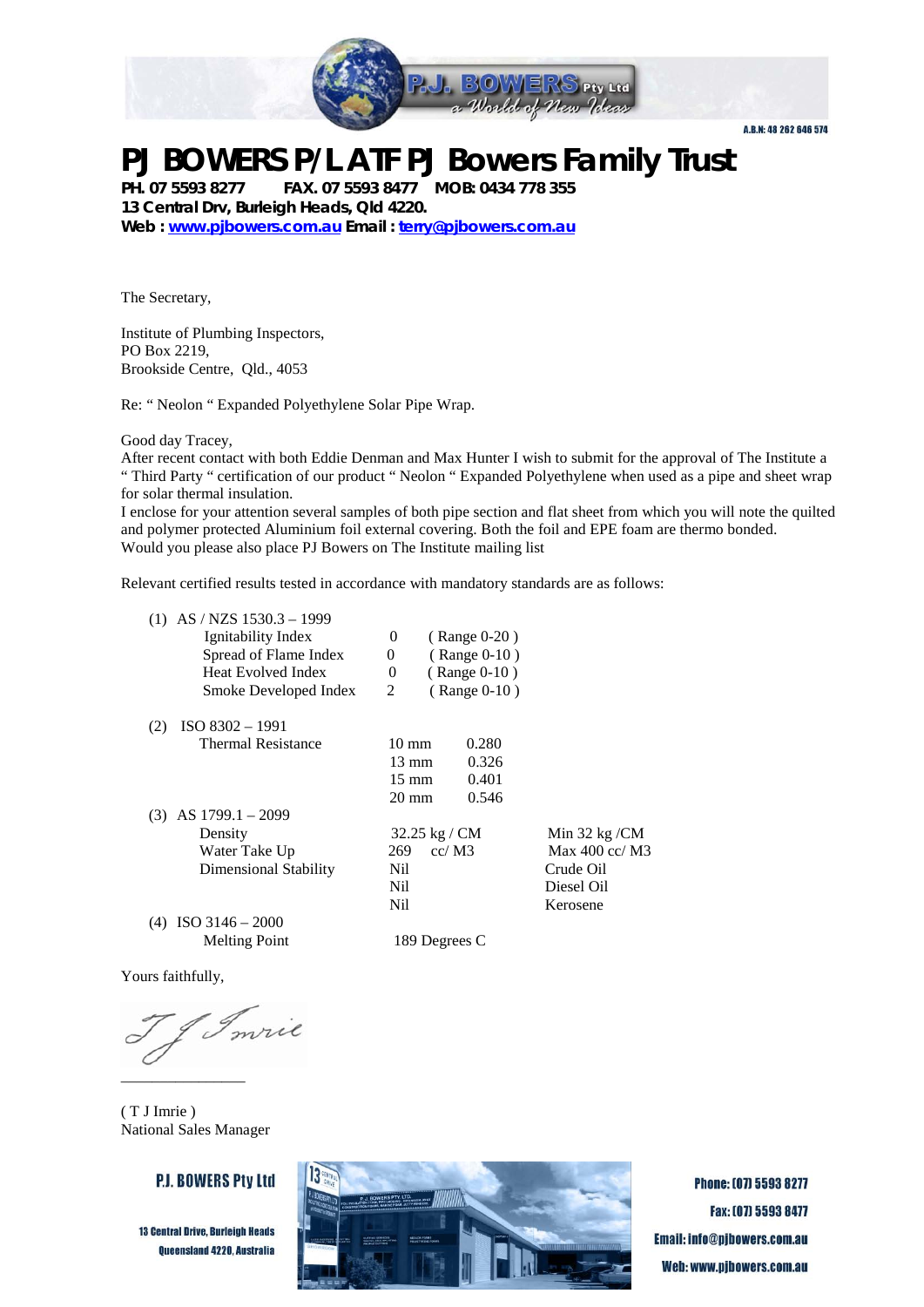Australian Wool Testing Authority Ltd - trading as AWTA Product Testing A.B.N. 43 006 014 106 **1st Floor, 191 Racecourse Road, Flemington, Victoria 3031 P.O. Box 240, North Melbourne, Victoria 3051**

**AWTA PRODUCT TESTING** 

**Phone (03) 9371 2400 Fax (03) 9371 2499**

### **TEST REPORT**

|                                      | CLIENT : PJ BOWERS PTY LTD<br>13 CENTRAL DRIVE<br>BURLEIGH HEADS OLD 4220                                                                                                                                                                                                                | TEST NUMBER : 7-578107-NO<br>: 19/04/2011<br>ISSUE DATE<br>PRINT DATE : 29/04/2011<br>ORDER NUMBER : 00015310                                                                                                                                                                                                     |
|--------------------------------------|------------------------------------------------------------------------------------------------------------------------------------------------------------------------------------------------------------------------------------------------------------------------------------------|-------------------------------------------------------------------------------------------------------------------------------------------------------------------------------------------------------------------------------------------------------------------------------------------------------------------|
|                                      | SAMPLE DESCRIPTION Clients Ref: "Neolon 13mm"<br>Recycled Polyethylene Foam<br>with bonded Aluminium Face                                                                                                                                                                                |                                                                                                                                                                                                                                                                                                                   |
|                                      |                                                                                                                                                                                                                                                                                          |                                                                                                                                                                                                                                                                                                                   |
| ISO 8302-1991                        | Thermal Insulation (Guarded Hot Plate Test)                                                                                                                                                                                                                                              |                                                                                                                                                                                                                                                                                                                   |
|                                      | Test conditions:                                                                                                                                                                                                                                                                         |                                                                                                                                                                                                                                                                                                                   |
|                                      | Mean Heat $Flux(W/m2)$<br>Mean $Ret(m2K/W)$                                                                                                                                                                                                                                              | 4.241<br>0.326                                                                                                                                                                                                                                                                                                    |
|                                      | SEE SPREADSHEET FOR RESULTS                                                                                                                                                                                                                                                              |                                                                                                                                                                                                                                                                                                                   |
| method of test<br>product was tested | product is used under conditions differing from those under which the<br>been tested at the thickness nominated in the report. This may differ<br>from the client's expectations of nominated thickness at the point of<br>of the thermal resistance at the client's nominated thickness | Results contained in this report do not infer thermal information where the<br>It should be noted that whilst sufficient time has been allowed prior to<br>testing for the product to recover from compression during transit it has<br>manufacture, we have therefore included the additional calculated measure |
|                                      |                                                                                                                                                                                                                                                                                          |                                                                                                                                                                                                                                                                                                                   |
|                                      | do not necessarily denote compliance in entirety to ASNZS 4859.1                                                                                                                                                                                                                         | The results contained in the report are those which have been requested and                                                                                                                                                                                                                                       |
|                                      |                                                                                                                                                                                                                                                                                          |                                                                                                                                                                                                                                                                                                                   |
|                                      |                                                                                                                                                                                                                                                                                          |                                                                                                                                                                                                                                                                                                                   |
|                                      |                                                                                                                                                                                                                                                                                          |                                                                                                                                                                                                                                                                                                                   |
|                                      |                                                                                                                                                                                                                                                                                          |                                                                                                                                                                                                                                                                                                                   |
|                                      |                                                                                                                                                                                                                                                                                          |                                                                                                                                                                                                                                                                                                                   |
|                                      |                                                                                                                                                                                                                                                                                          |                                                                                                                                                                                                                                                                                                                   |
| $\mathbf{1}$<br>186847               |                                                                                                                                                                                                                                                                                          | END OF REPORT<br>$\mathbf{1}$<br>PAGE                                                                                                                                                                                                                                                                             |

results relate only to the sample or samples tested. The above test results are designed to provide THE CLIENT WITH GUIDANCE INFORMATION ONLY.

This document shall not be reproduced except in full and shall be rendered void if ammended or altered.

This document, the names AWTA Product Testing and AWTA Ltd may be used in advertising providing the content and format of the advertisement have been approved in advance by the Managing Director of AWTA Ltd.

sport



**LIMIT**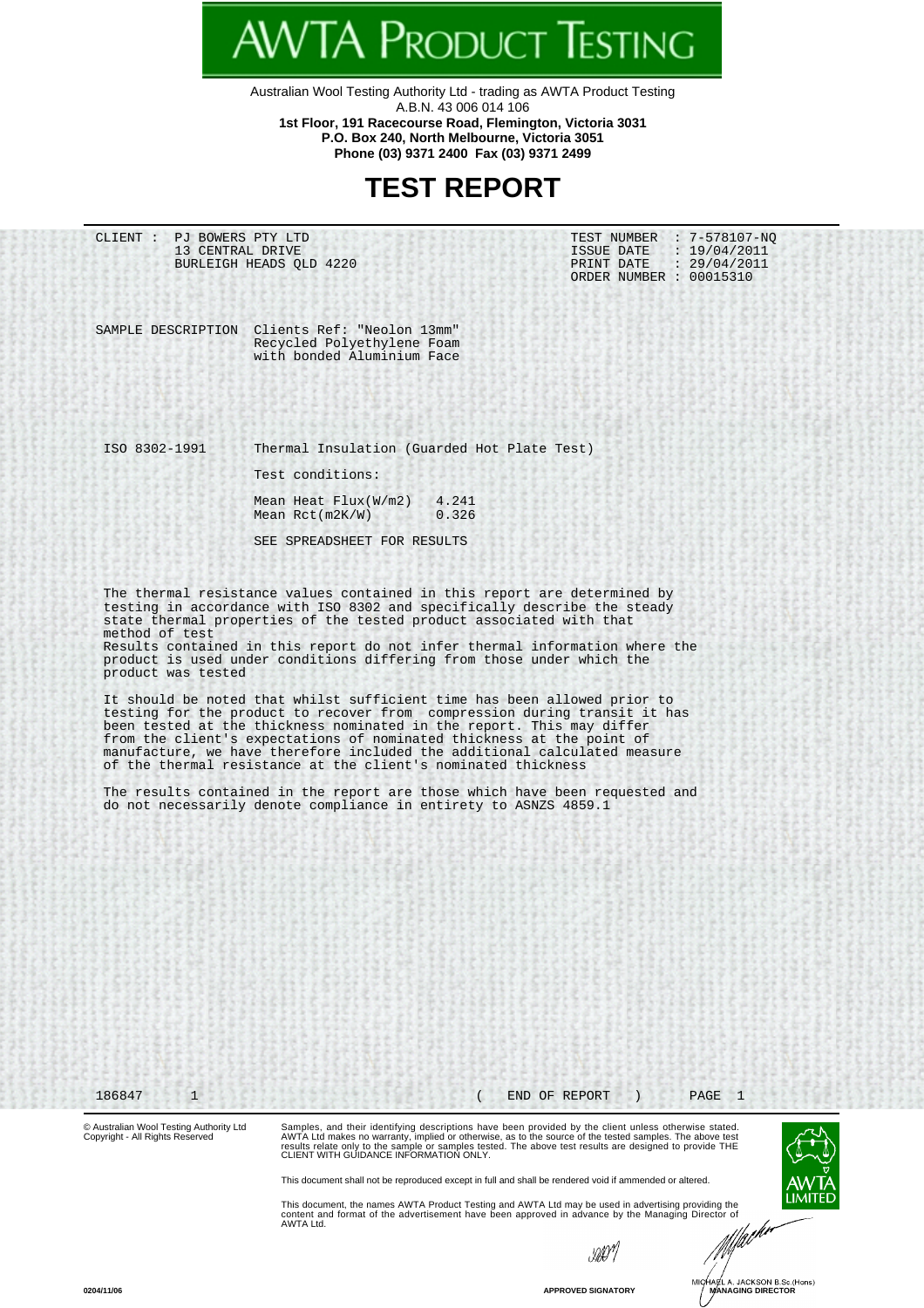Australian Wool Testing Authority Ltd - trading as AWTA Product Testing A.B.N. 43 006 014 106 **1st Floor, 191 Racecourse Road, Flemington, Victoria 3031**

'TA Product Testing

**P.O. Box 240, North Melbourne, Victoria 3051 Phone (03) 9371 2400 Fax (03) 9371 2499**

#### **TEST REPORT**

© Australian Wool Testing Authority Ltd Copyright - All Rights Reserved CLIENT : PJ BOWERS PTY LTD **TEST NUMBER** : 7-578286-NQ 13 CENTRAL DRIVE 1SSUE DATE : 03/05/2011 BURLEIGH HEADS QLD 4220 PRINT DATE : 04/05/2011 BURLEIGH HEADS QLD 4220 PRINT DATE : 04/05/2019 PRINT DATE : 04/05/2019 SAMPLE DESCRIPTION Clients Ref: Neolon 20mm Recycled Polyethylene Foam Unbonded Foam Sample ISO 3146-2000 Melting Point 189 degC 186844 1 ( END OF REPORT ) PAGE 1

Samples, and their identifying descriptions have been provided by the client unless otherwise stated.<br>AWTA Ltd makes no warranty, implied or otherwise, as to the source of the tested samples. The above test<br>results relate



This document, the names AWTA Product Testing and AWTA Ltd may be used in advertising providing the<br>content and format of the advertisement have been approved in advance by the Managing Director of<br>AWTA Ltd.

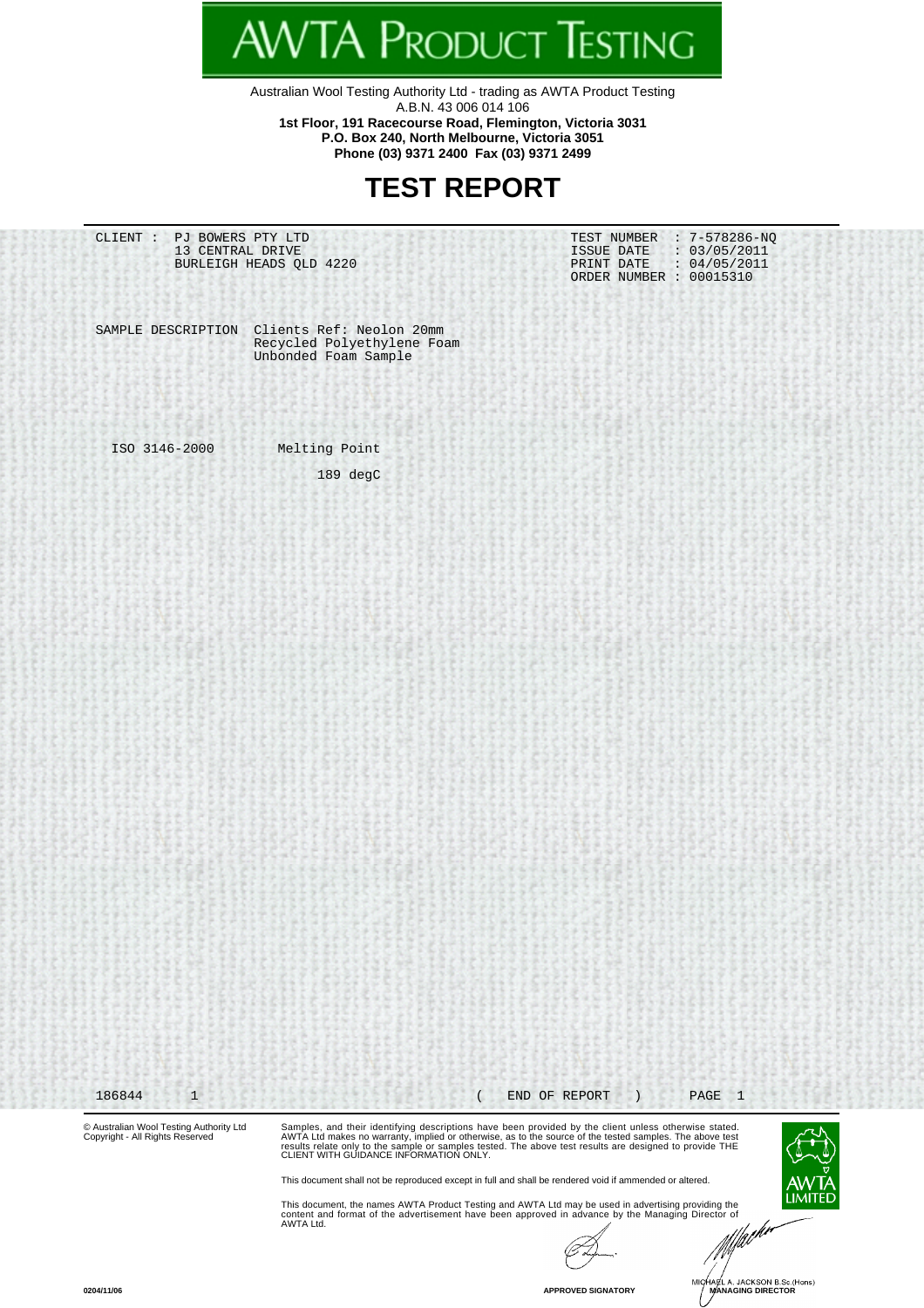

**Recycled & Expanded Polyethylene Insulation with Polymer Coated Aluminium Foil for Solar & Elevated Temperatures.**

asdf<del>ilis;lkasdfastflikasdfastfl</del> a;ldsjflasdfastig;lkasdfastig;lkasdfastig;lkasdfastig;lkastig;lkastig;lkastig;lkastig;lkastig;lkastig;lkastig; as dfast the state of the state of the state of the state of the state of the state of the state of the state o as distribution of the state of the state of the state of the state of the state of the state of the state of lkasdfaster;lkasdfaster;lkasdfaster;lkasdfaster;lkasdfaster;lkasdfaster;lkasdfaster;lkasdfaster;lkasdfaster;lk faster faster faster faster faster faster faster faster faster faster faster faster faster faster faster fast  $\ell$ ; decay distribution of the state of the state of the state of the state of the state of the state of the state of the state of the state of the state of the state of the state of the state of the state of the state o  $\ell$ ; defasting  $\ell$  as default as default of  $\ell$ a; ldsjflikas $\mathbb{R}$  is defined as distribution of the state  $\mathbb{R}$ 

**Neolon**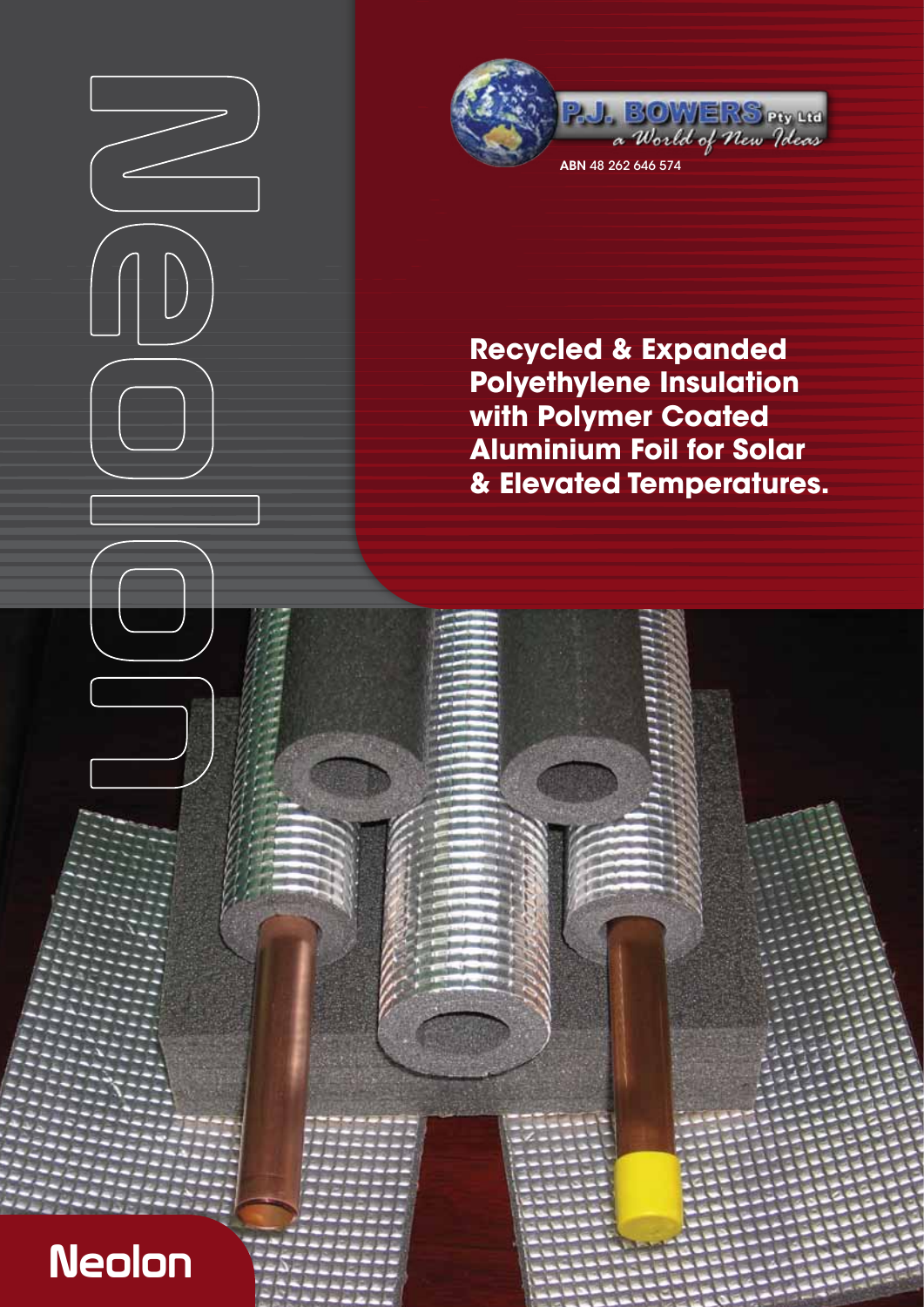

# **Neolon**

Cross linked Expanded Polyethylene foam insulation is a recycled thermoplastic material composed essentially of the elements Carbon and Hydrogen. It does not contain any environmentally damaging compounds and as such exhibits superb fire control properties with virtually no toxicity. The closed cell structure entraps microscopic voids of air that minimise convection currents and collectively make an ideal insulator. Existing temperatures are thus maintained and any external hot or cold change is buffered. This feature is also beneficial in blocking the passage of free water.

## **Neolon**

Insulation foam, because of its semi rigid and honey-comb like composition, can be considered as highly efficient and appropriate in all environments where an elevated Thermal Resistivity or "R" Rating is necessary and demanded by local government. With uniform and steady external conditions the value of "R" is governed by the thickness of insulation and the following comparison indicates for contractors the depth of "NEOLON" required.

#### **• Recycled Expanded Polyethylene • Thermal Resistance Values • Tested in accordance to ISO 8302.1991 Under steady - state conditions.**

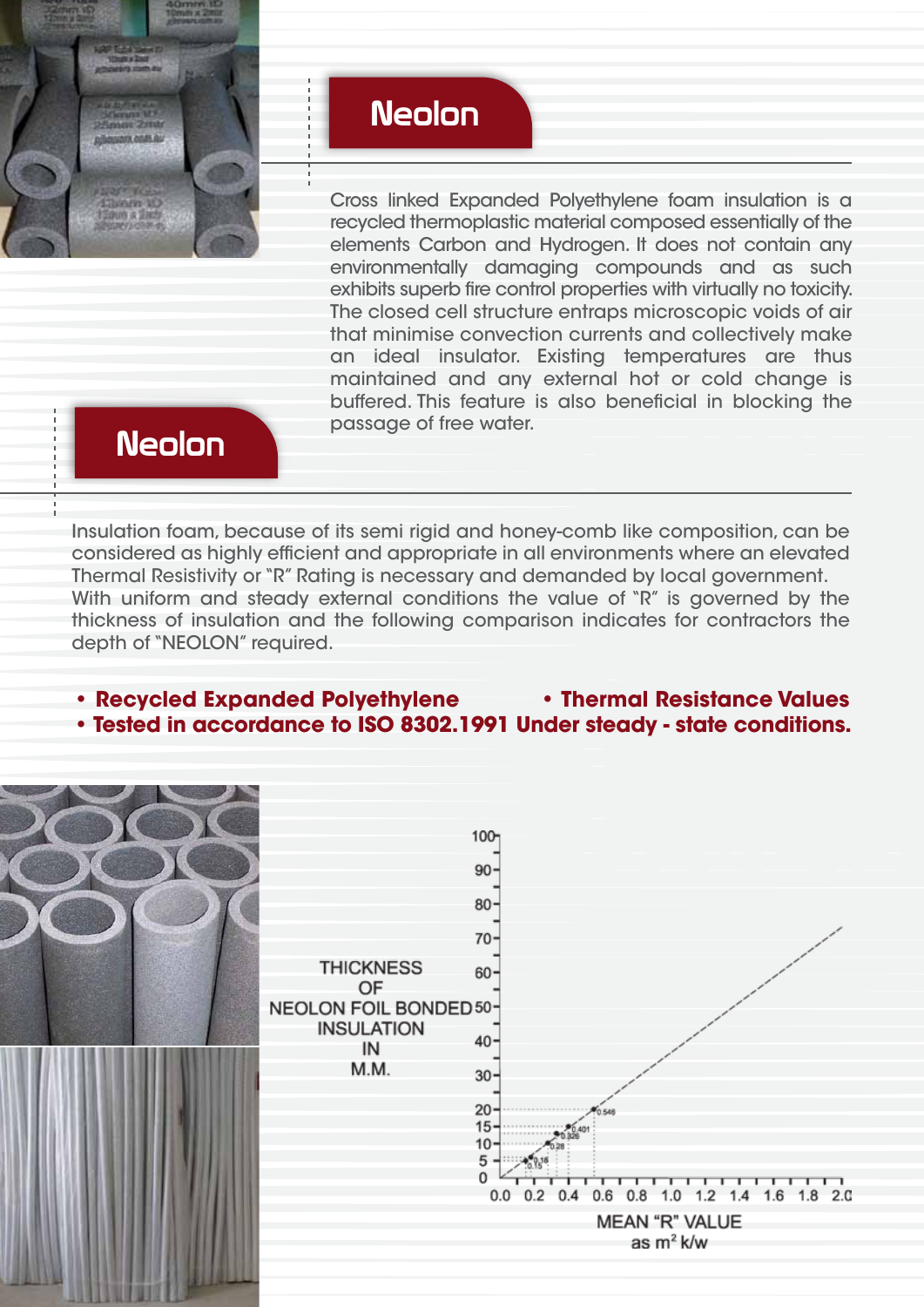

In its many forms offered to industry is a petrochemical derivative and must be guaranteed to resist direct exposure to heat and fire. In Australia and New Zealand AS/NZS 1530.3 - 1999 applies and values with and without foil are nominated below.

Heat degradation and hot temperature surge results to ISO 3146 - 2000 must not be allowed to exceed 185C.

| <b>CATEGORY</b>                     | <b>RESULT</b> | <b>RANGE</b> |
|-------------------------------------|---------------|--------------|
| Ignitability<br><b>Index</b>        | O             | $0 - 20$     |
| Spread of<br><b>Flame Index</b>     | ⋂             | $0 - 10$     |
| <b>Heat Evolved</b><br><b>Index</b> | N             | $0 - 10$     |
| <b>Smoke Developed</b><br>Index     | 2             | $0 - 10$     |

**Neolon** 

If exposed to general household and commercial solvents and free water must maintain a guaranteed thermal property and hence, when subjected to the rigors of AS 1799. 1-2009, gives an impressive array of results.

| <b>Density</b>               |                   | 32KG/M <sup>3</sup>                            |
|------------------------------|-------------------|------------------------------------------------|
| <b>Water Take Up</b>         |                   | 269CC/M <sup>3</sup> Max 400 CC/M <sup>3</sup> |
| <b>Dimensional Stability</b> | <b>Crude Oil</b>  | <b>Nil Effect</b>                              |
|                              | <b>Diesel Oil</b> | <b>Nil Effect</b>                              |
|                              | <b>Kerosene</b>   | <b>Nil Effect</b>                              |
|                              | Petrol            | <b>Nil Effect</b>                              |